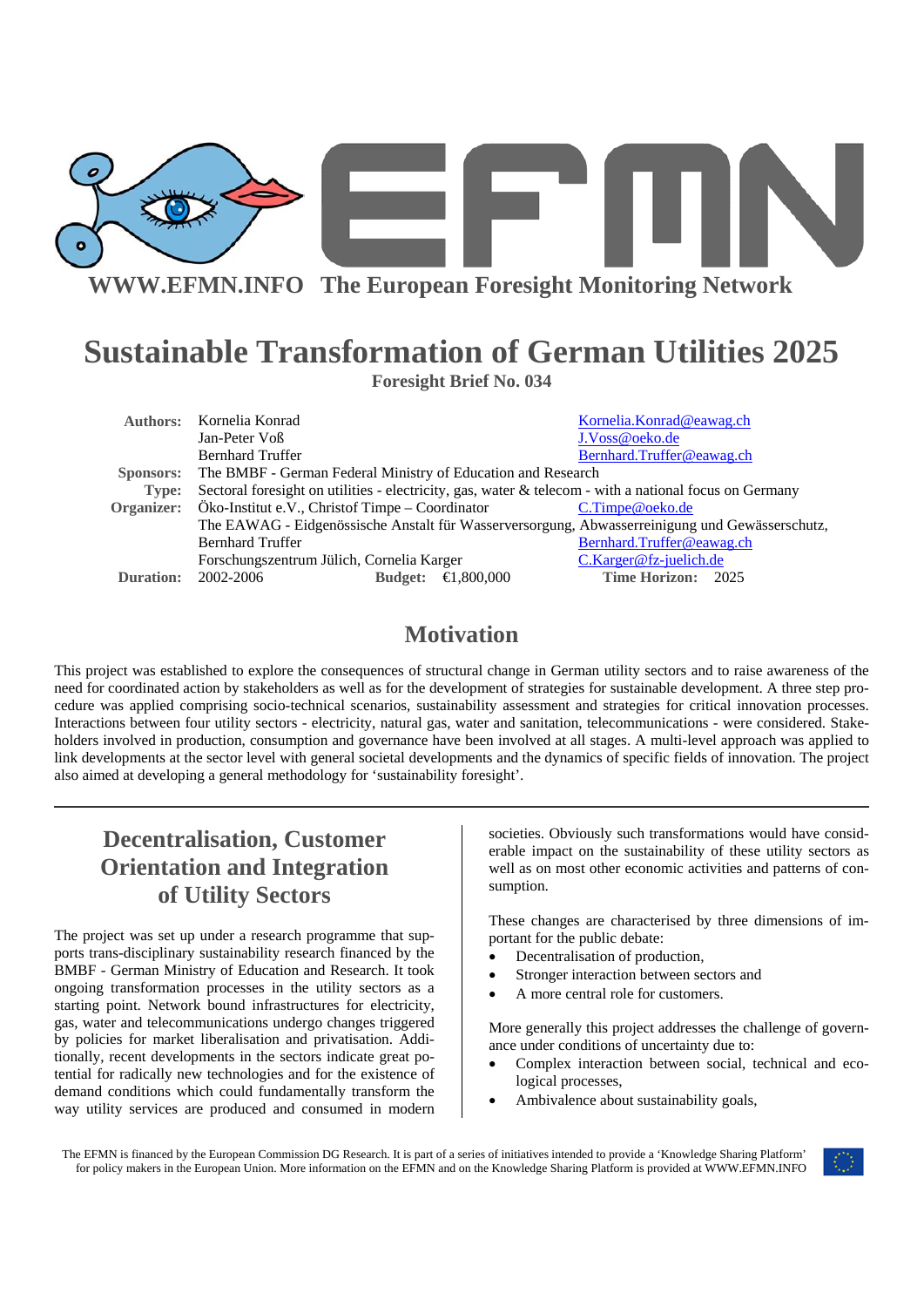**Sustainable Transformation of German Utilities 2025: Foresight Brief No. 034** 

Dispersion of the authority required to command change among many independent actors.

The objective of the project was to develop strategic orientation on transformation across action domains. For this it was necessary to:

- Analyse, empirically and theoretically, transformation processes in the provision, consumption and governance of the four sectors
- Develop socio-technical scenarios spanning a possibility space for the development of the sectors until 2025
- Assess the scenarios according to sustainability criteria defined by stakeholders
- Develop measures and strategies addressing specific innovation fields for modulating transformation processes

Bring together stakeholders from the different sectors and different action domains - provision, consumption and governance of utility services.

#### **Sustainability Foresight**

The analysis of ongoing transformation processes was based on desktop research, expert interviews and a series of stakeholder workshops. The 'scenarios', mainly qualitative in nature, were developed in the course of a series of stakeholder workshops. The 'sustainability assessment' combined participative approaches and expert judgements. The development of 'measures and strategies', was based on desktop research and a stakeholder workshop.

The following table provides an overview of the 'sustainability foresight' process:

| <b>Phase</b>                                                   | <b>Process Steps</b>                                                                                                                                                                                                                                 |                                  |
|----------------------------------------------------------------|------------------------------------------------------------------------------------------------------------------------------------------------------------------------------------------------------------------------------------------------------|----------------------------------|
| Adaptation to<br>problem area                                  | Scanning of future discourse and visions discussed in problem area and development of<br>heuristic conceptual framework of the transformation process                                                                                                | Project Team                     |
| <b>Phase I:</b><br>Exploratory<br><b>Scenarios</b>             | Collection of influence factors and elaboration of alternative projections, cross-impact<br>analysis, construction of scenarios as combinations of factor projections, narrative story-<br>lines for selected scenarios                              | Stakeholders and Project<br>Team |
| <b>Phase II:</b><br><b>Discursive</b>                          | Elicitation of sustainability criteria held by stakeholders                                                                                                                                                                                          | <b>Stakeholders</b>              |
| Sustainability                                                 | Development of impact profile of scenarios with respect to identified criteria                                                                                                                                                                       | Experts                          |
| Assessment                                                     | Discursive assessment of risks and opportunities connected to scenarios                                                                                                                                                                              | Stakeholders and Experts         |
| <b>Phase III:</b><br><b>Shaping</b><br>Innovation<br>Processes | Identification of critical innovation fields<br>Analysis of actor networks and context conditions of critical innovations; Sketching of<br>paths leading to the different states of the innovation fields as they were described in the<br>scenarios | Project Team                     |
|                                                                | Development of measures supporting a sustainable development of innovation fields;<br>identification of potential interactions between measures which should be taken into ac-<br>count by an integrated strategy                                    | Stakeholders and Project<br>Team |

## **Four Scenarios for the Future of German Utilities**

On the basis of about 40 influence factors, four alternative future scenarios were developed. Influence factors covered processes in the provision of the utility such as the size and type of power plant, consumption factors such as geographical changes of consumption structure and regulatory factors such as environmental and energy policy.

The scenarios considered developments at the sector level as well as general societal developments such as demographic change and economic growth. They also factored in the innovation dynamics of relevant technology domains.

**Scenario A: Decentralisation by Consensus** 

- Decentralisation of technology
- Energy mix with high percentage of gas and renewables
- Low market concentration
- High degree of service orientation
- Utility sectors tightly coupled
- State as moderator

**Scenario B: Conservative-Ecological Development Path** 

- Mainly centralized technologies accompanied by decentralized technologies for environmental reasons
- Energy mix which has a high percentage of gas and renewables
- Active innovation policy focusing on efficiency gains for central technologies
- Low market concentration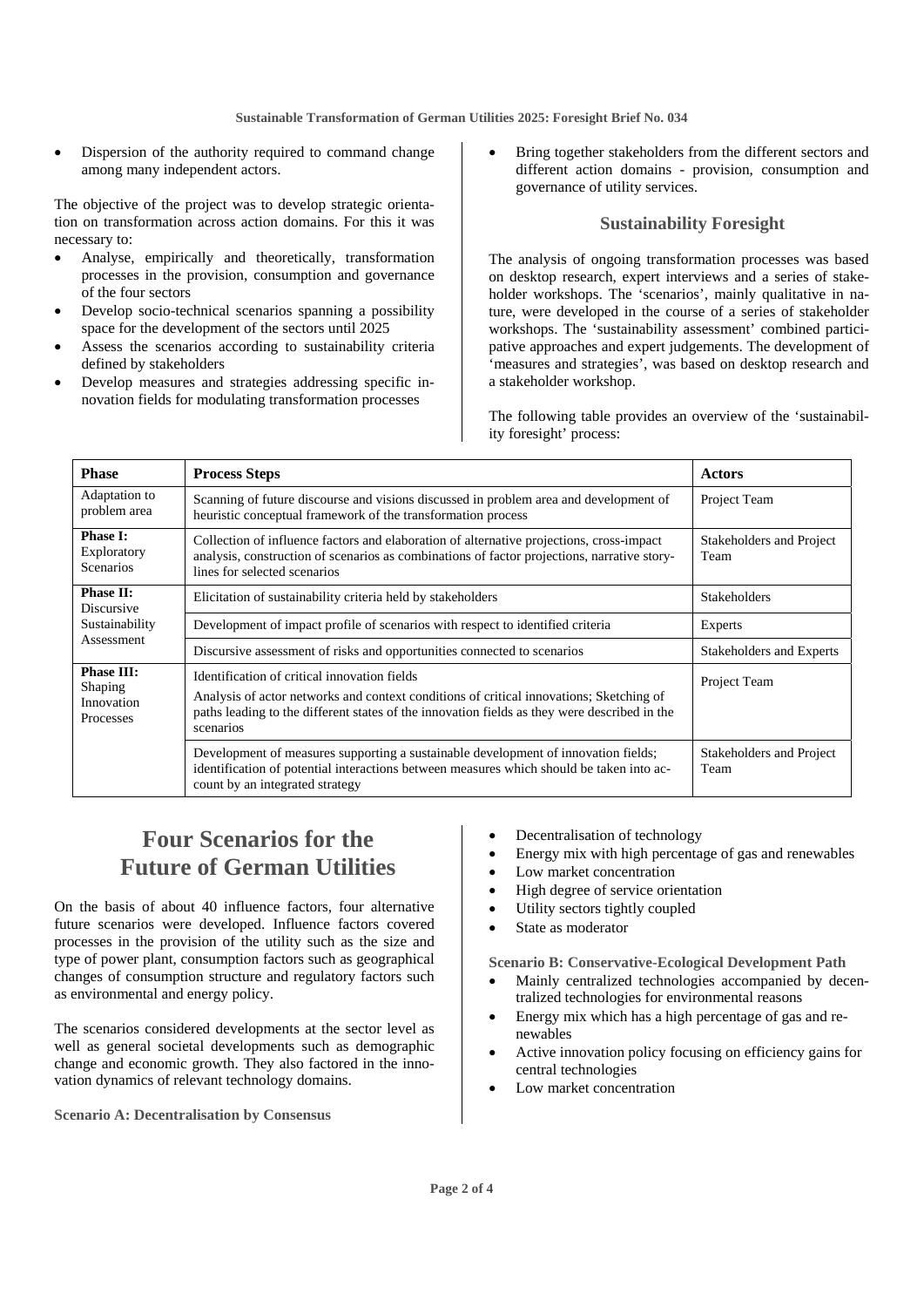**Scenario C: Diffusion of Technology Mix by Energy Corporations** 

- Mainly centralized technology but decentralized technologies are used to diversify the technology portfolio
- The energy mix as a high percentage of coal and nuclear
- High market concentration (international oligopoly)
- Strong market regulation

**Scenario D: No Replacement of Established Structures** 

- Centralized technology for energy and decentralized technology for water
- Energy mix with a high percentage coal and nuclear
- High market concentration
- Two tier class society
- Utility sectors separated
- No active innovation policy
- Weak market regulation

These scenarios delineate a space for possible future developments. This 'probability space' may be characterised as follows: The scenarios cover:

- A broad range of possible technological and organisational strutures for the provision of utility services,
- Both a technical decentralisation for example in the form of combined heat and power plants at the district or

household level or decentral sanitation and water recycling systems, and centralisation expressed in the use of large central power plants.

A fully decentralised electricity or sanitation system however is not to be expected to arise within the timeframe considered. Market concentration of utility companies may decrease or increase in the future. Technical and organisational (de)centralisation are not necessarily correlated. This may seem counter intuitive to some, but it is dealt with explicitly in the scenarios. The role of 'the customer' increases to a greater or lesser degree in all scenarios. This translates into the form of the various services offered by utilities, and may involve the contracting of appliances, package offerings, remote maintenance or demand side management. Furthermore all scenarios assume stronger interaction between the different utility sectors. Limited interaction scenarios take the form of multiutilities, integrated customer services and network maintenance. More extensive interaction may be required however as a follow-on from technical decentralisation.

The sustainability assessment showed that no scenario excelled clearly as the most sustainable scenario. Each scenario presented its own spectrum of strengths and weaknesses from a sustainable development point of view.

### **Critical Fields of Innovation**

In the scenario process various technical and non-technical innovation fields were identified as having a potentially important impact on the future of utility services. From these three innovation fields were chosen: **c**ombined **h**eat and **p**ower plants at the household level (micro CHP), smart building and network regulation. These fields address the provision, consumption and regulation of utilities. They vary substantially from one scenario to another in terms of their role and importance. However it is expected that they may make a substantial contribution to the 'sustainability performance' of utilities.

#### **Combined Heat, Smart Buildings and Network Regulation**

**'Micro-Cogeneration'** units are small power plants which produce energy for heating what are usually large buildings and electricity, which may then be fed into the grid. It is believed that combined heat and power production provides a key to sustainable energy use. However there is a risk that indiscriminate promotion of micro CHP applications could displace competing innovations for sustainable energy generation which may in some cases be more appropriate. This may apply to cogeneration on larger scales (district heating), high building insulation standards (passive housing), or solar energy use.

**'Smart Building'** technologies allow for the management of utility use and consumption on the basis of communication between building technology and household appliances, from within the house and from outside. These technologies may influence energy and water consumption in buildings. They provide opportunities for efficient energy use and better resource management. On the other hand smart building may result in additional energy consumption. Networking technologies applied inside buildings and with the outside world link the provision and consumption of energy. On this basis demand side management tasks such as load management and consumption analysis are possible. Furthermore they can help to optimise the operation of micro CHP either on a local level or on the level of electricity networks.

**'Network Regulation'** refers to a set of institutional provisions for access to and usage of utility network infrastructure. It balances a variety of different objectives such as the stimulation of competition through non-discriminatory rules for different categories of service providers, with the need to ensure security of supply by enabling the recuperation of investment costs and appropriate load management by network operators, while at the same time preventing actors from earning monopoly rents.

The sustainable development of utility systems may require additional concerns to be taken into account. For example the construction of network structures is closely linked to anticipated patterns of generation and consumption. These must